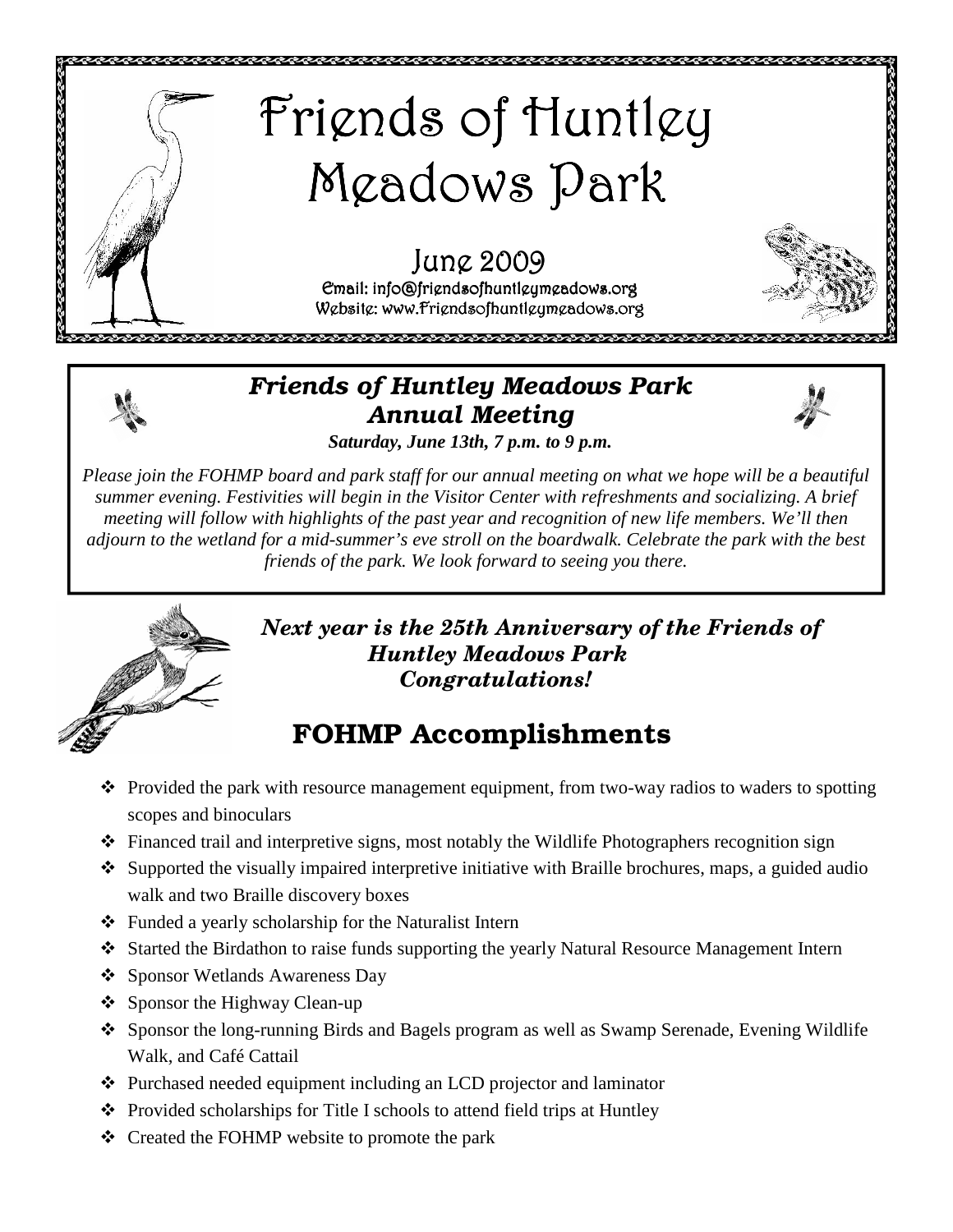

# Park Manager's Message

A Walk on Huntley's Wild Side





**EXECUTE:** The erptiles (herps) is a term derived from herpetology and used by some naturalists and enthusiasts for reptiles and amphibians. A fascinatingly diverse group, it includes frogs and toads, salamanders, lizards, and enthusiasts for reptiles and amphibians. A fascinatingly diverse group, it includes frogs and toads, salamanders, lizards, turtles, tortoises and snakes. In Fairfax County, there is simply no other natural area with as impressive an array of herps as Huntley Meadows Park. Several species are found here in larger numbers than anywhere else in Northern Virginia. In addition, we have a state threatened turtle, two south-

ern frog species at the northern edge of their range and more unusual snakes than any other park in this area.

 Their calls and high visibility make the park's frogs some of the more popular herps. Huntley has perhaps the largest population of Southern Leopard Frogs in the county. Having them here at all is impressive as Huntley is close to the northern tip of their range. They disappear quickly just north and west of the park. Another species of the park living at the very northern end of its range is the Green Tree Frog. A denizen of southern swamps, its range has expanded to include Huntley in just the past ten years. In fact, visiting naturalists have doubted our assertions that they are quite common in the park. We've had to produce photographs to prove our case. Stroll down the boardwalk anytime from May to September and you'll see Southern Leopard Frogs. To hear Green Tree Frogs at their height, walk the wetland on a June evening. You'll be bombarded by their raucous calls.

 Turtles are also a visitor favorite. Besides the common painted and snapping turtles, we have two very special species that are found together in only two other sites in Northern Virginia. One, the Wood Turtle, is a state threatened species. A turtle of New England and the northern mid-Atlantic, it's at the southern edge of its range here. The Spotted Turtle, shunning the heat of summer, is often seen from the boardwalk in spring and fall.



 Lastly, my favorite herp group – snakes. Incredibly beneficial, almost entirely harmless, beautiful, elegant and surprisingly delicate, these misunderstood animals are fascinating to watch and a joy to have around. Huntley is arguably the best park for snakes in this part of the state. Huntley not only has healthy populations of black rat, black racer, northern water and eastern garter snakes, but also possibly the largest population of eastern ribbon snakes in the D.C. area. More exciting is the fact that eastern hognose, eastern king and rough green snakes are relatively common here. A snake enthusiast could go for years without seeing any of these species. All three are seen here every year, especially the green snakes as they hang out around the boardwalk. King and hognose snakes are especially rare in the county. At Huntley, you're likely to see them sunning on logs along the Cedar Trail or hunting through the meadows off the Hike-Bike Trail.

 I've barely touched on the park's herp diversity. You can find a complete list of the park's herps on the FOHMP website, or can pick up a checklist at the Visitor Center. To learn more about these scaly, song-filled, web-footed, egg-laying marvels, check out our summer snake programs, evening summer wetland strolls or our ongoing park manager walk and talks. To help preserve these valuable critters, keep cats inside, reduce your mowing and pesticide use and refrain from collecting wild herps. Spread the word that these imperiled creatures are both fascinating and valuable to have as neighbors!

#### *Kevin Munroe*

#### **Park Manager Walks**

Join the Park Manager for a walk in the park. Learn what's happening at Huntley and see some wildlife along the way. **Saturdays June 20, 5 p.m. to 7 p.m. July 18, 5 p.m. to 7 p.m. August 22, 5 p.m. to 7 p.m.** *FREE - Reservations required*



Sunday, June 7 noon to 1:30 p.m. **Sssnakes!** 

(Families, children 6 and up) Learn about some of Huntley's scaly inhabitants, then take a walk to spot some snakes. Reservations required. \$6/adult, \$4/child

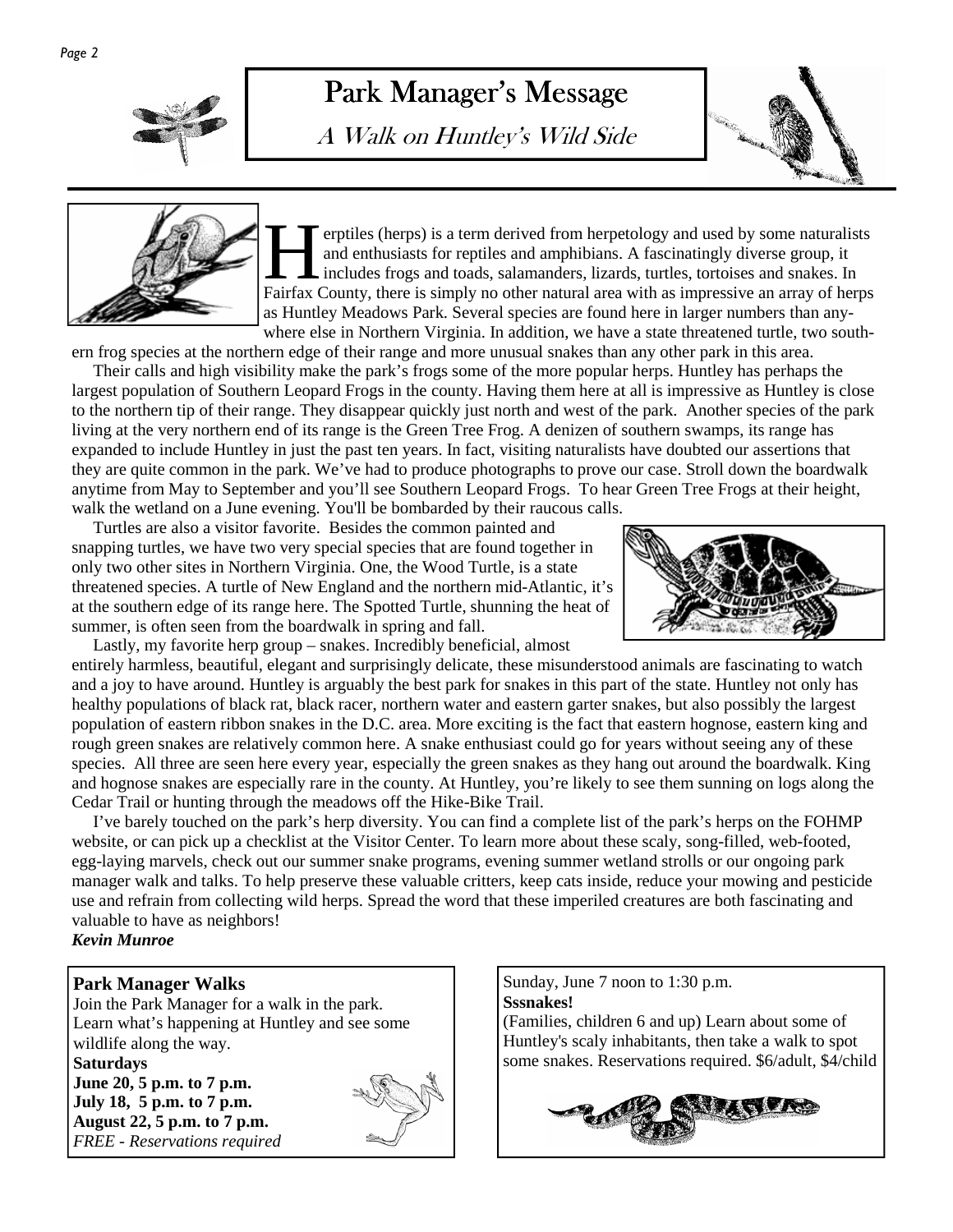# Huntley Meadows Happenings

#### **Wetland in Bloom**

Saturday June 13 9:00 to 11:00 a.m.

Take a plant ecology hike to the wetland during peak bloom of buttonbush, swamp rose, and lizard's tail. Search for birds and mammals that use these plants for food, shelter, and nesting. Reservations required. Cancelled if rain. \$6

### **Café Cattail –'What's Perkin'**

Friday June 19 7 to 9:30 p.m.

Four times a year the Huntley Meadows auditorium is transformed into a cozy, community coffeehouse where you'll find poetry, singalongs, dance, music, brownies, coffee and laughter all tied up with a passion for nature. Share your talents or just sit back and enjoy.

#### **Summer Stroll**

Saturday June 27 8:00 p.m. to 10 p.m.

Glittering fireflies, gnawing beavers and a parade of raccoons – evidence that Huntley Meadows Park never sleeps! Learn about Huntley's night life through a short lecture and a walk to the wetland. Sponsored by FOHMP. Cancelled if rain. \$6



#### **Dragonflies**

Sunday June 28 9:00 a.m. to 11:30 a.m.

Learn about the life cycle, behavior and identification of Huntley's many dragonflies and damselflies. Venture to the wetland to observe these acrobatic fliers in action. Reservations required. Cancelled if rain. \$6

**Birding for Beginners**  *Optics and Field Guides*  Sunday July 12 8:00 a.m. to 11:00 a.m.

Interested in birding? We can get you started! Learn about the birds in the park and some basic identification skills. Program begins with a discussion of field guides and optics. Reservations required. \$6

## **Summer Birds and Bagels**

Saturday July 11 8:00 a.m. to 11:00 a.m.

 Explore the woodland and wetland to observe summer bird life. Following the walk, cool off and enjoy juice and bagels at the Visitor Center. Meet at the Visitor Center parking lot. Binoculars and field guides recommended. Sponsored by FOHMP. Reservations required. \$8

# *Plans for the Ken and Willa Howard Outdoor Classroom are Underway*

*Ken and Willa Howard loved Huntley Meadows Park. Ken spent his retirement on the park's trails, observing wildlife and teaching others about the birds and mammals of Huntley. We called him "Mr. Huntley Meadows Park" as he was our most well-known park representative. A fierce protector of the environment, he held developers and politicians' feet to the fire whenever Huntley was threatened. In honor of his dedication, the park's top volunteer award was named the Ken Howard Volunteer Award. After his death in 1995, Willa moved back to Arkansas but every year she returned to present the award to the chosen volunteer. Willa passed away in 2007 but in one final act of generosity, the Howards bequeathed \$21,000 to Huntley Meadows Park. Because Ken was an educator above all, the staff has decided that construction of an outdoor classroom would be a fitting way to use these funds and to honor their memories.* 

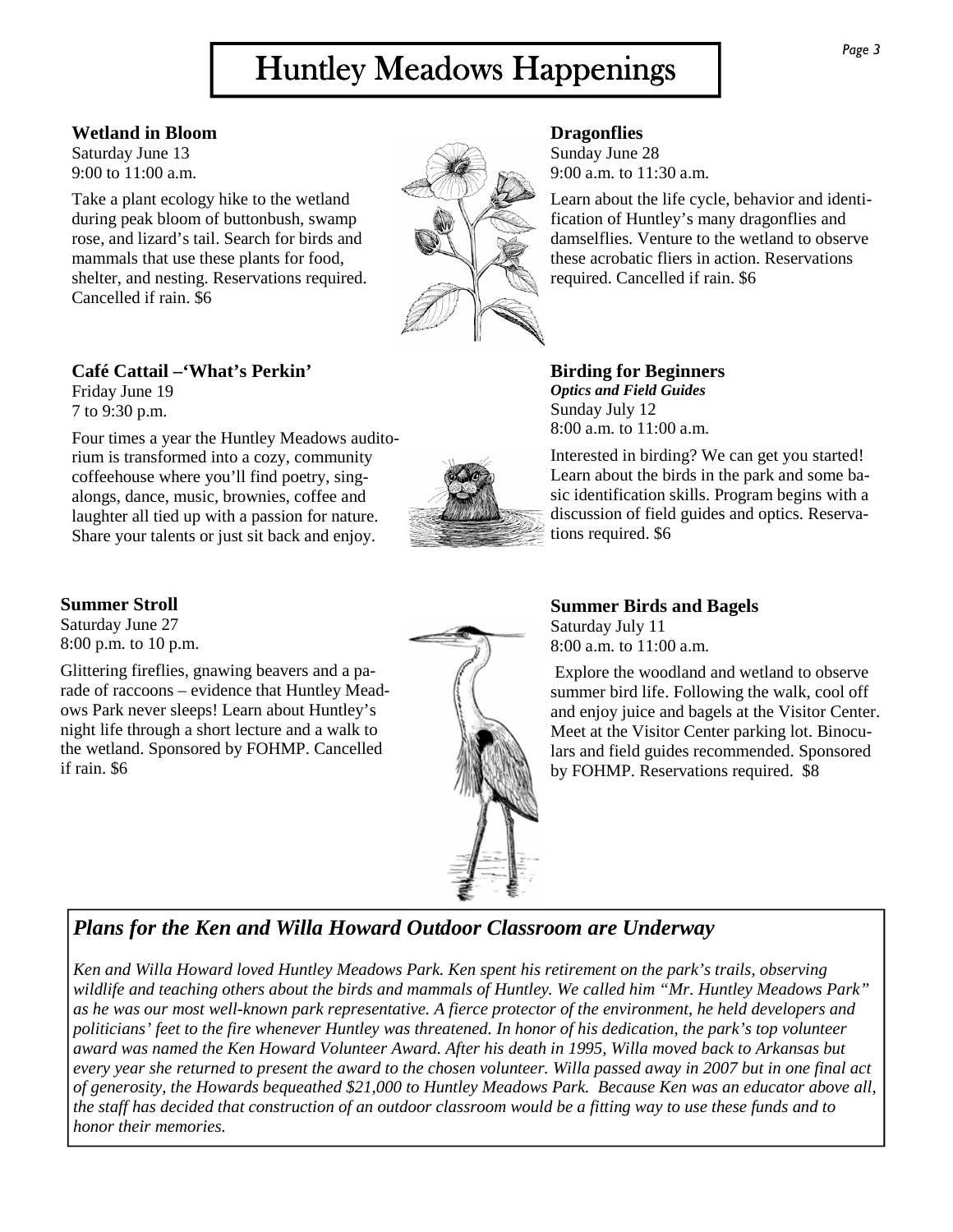# Natural Resource News

# *Fields on Fire: Controlled burn at HMP, 2-17-09*



*receiving the Outstanding Performance Award for employees of Fairfax County.* 

# **Natural Resource Management Intern 2009**

Alice Milikin has accepted the 2009 Resource Management Internship. Alice lives next to Huntley Meadows Park in the Hayfield neighborhood. She is entering her sophomore year at George Mason University and is persuing a degree in parks and recreation. She has already proven persistence and motivation during the internship interview and hiring process and promises to be a very valuable addition to the staff at Huntley Meadows Park for the summer of 2009. I would like to thank you all for your continued support of the Natural Resource Management Internship. *Dave Lawlor* 

*Natural Resource Manager* 

## **Naturalist Intern 2009**

This summer there will be a familiar face at the park, Nancy Pryor. Nancy has been the park's administrative assistant for the past two years. Her position will be ending on July 1 as part of the FY2010 budget cuts. Nancy is using this opportunity to continue her naturalist studies as our intern this year. She is looking forward to more teaching and outdoor exploration. Thanks to the Friends of Huntley Meadows Park for making the internship possible. *Carolyn Gamble*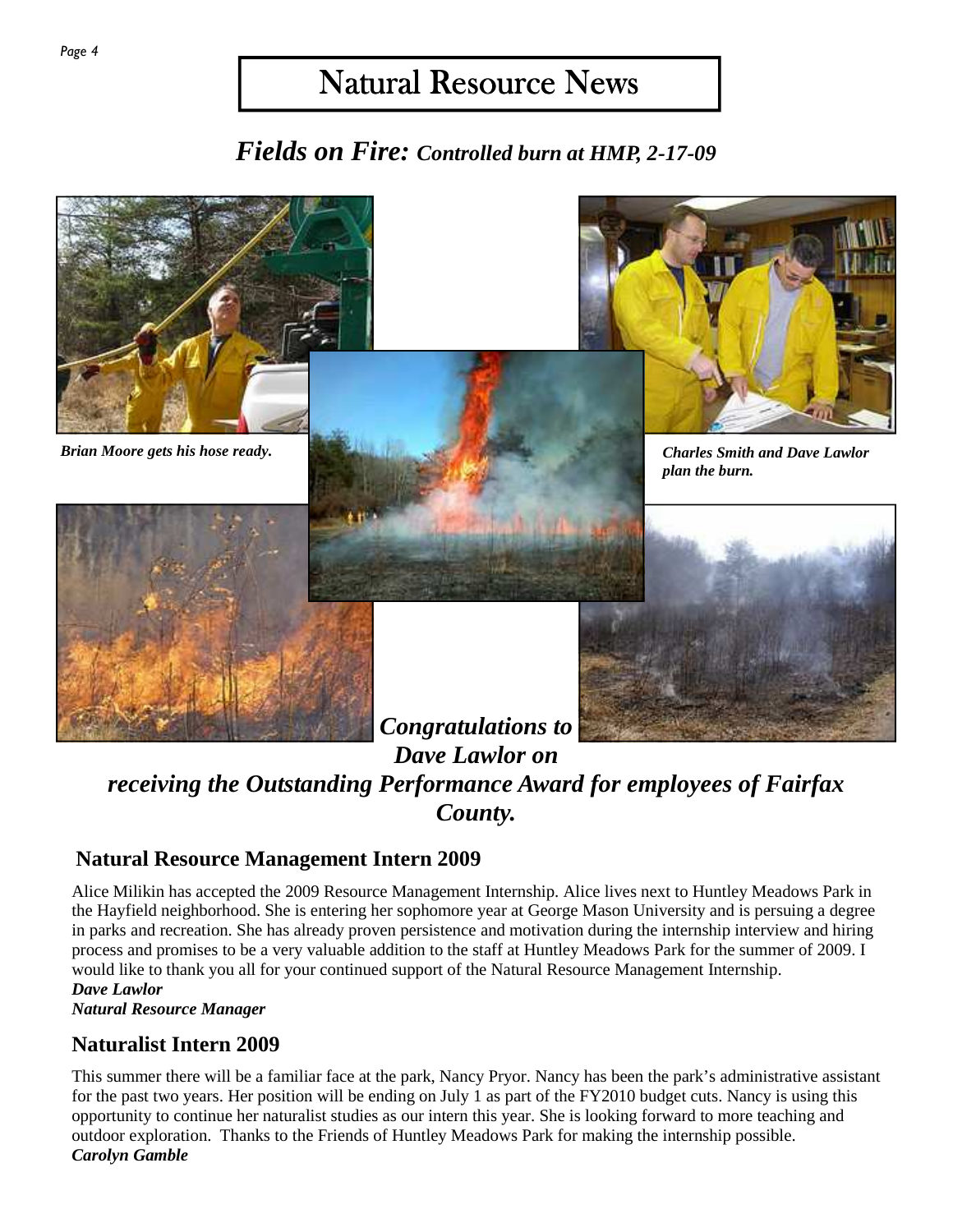#### *Macro and More Photographs by Ed Eder June 3 to July 31 Presentation and reception, Sunday July 26, 11:30 a.m.*

From June 3 through July 31, the auditorium will be filled with the photographs of Ed Eder. His interest in Huntley Meadows dates from 1982 when he started exploring the wetland. Ed often visits the park at dawn to catch photos of elusive birds like the Virginia



rail and least bittern. He also photographs insects attracted to the walls of the Visitor Center by bright security lights. Ed uses a macro lens to capture detailed images of moths, ambush bugs, owl flies and other colorful insects. He is currently working on a moth species inventory at Huntley Meadows documented by macrophotographs. On Sunday, July 26 at 11:30 a.m., there will be a closing reception featuring a PowerPoint presentation by Ed. The public is invited, please join us.



*A Natural Perspective Art by Jenna Fournel August 2 to September 30 Reception on Sunday August 2 from 2 to 4 p.m.* 

 This August, experience a multimedia art show that explores the ways in which nature can shape our view of the world. Through paintings, etchings, photography and collage, artist Jenna Fournel attempts to capture the whimsy, wonder, and beauty of the wild things she loves. Most of the images featured in this colorful show are inspired by the plants and animals Jenna and her 1-year-old son have met on walks through Huntley.

 Jenna studied children's book illustration under Roberto Innocenti in Florence, Italy. That experience inspired her to find ways to synthesize the beauty of words with the beauty of images. She finds themes in nature conducive to this pursuit.

 Her watercolors have been exhibited at The Art League and she has created many pieces on commission but is thrilled to be featured at Huntley Meadows for her first solo show in 10 years. Jenna is currently the communications director for the Center for Inspired Teaching. She lives in Alexandria with her husband, son and two dogs.

*Jenna Fournel* 

# **Huntley Meadows Park Meeting Room Rental**

### *Have your office retreat in the midst of a premier wetland sanctuary!*

The Huntley Meadows Visitor Center is a great place for a meeting, training or team building. The multi-purpose room can be set up with tables and chairs to suit the needs of your group of up to 40. As a bonus, participants will enjoy the informative exhibits on local natural and cultural history, as well as the gift store featuring nature related books, jewelry, and stationery. A naturalist-led tour of the wetland on the half-mile boardwalk trail can be arranged for an extra fee.

The rental fee is \$50/hour (20% discount for non-profit). Call (703) 768-2525 to find out more and to make a reservation.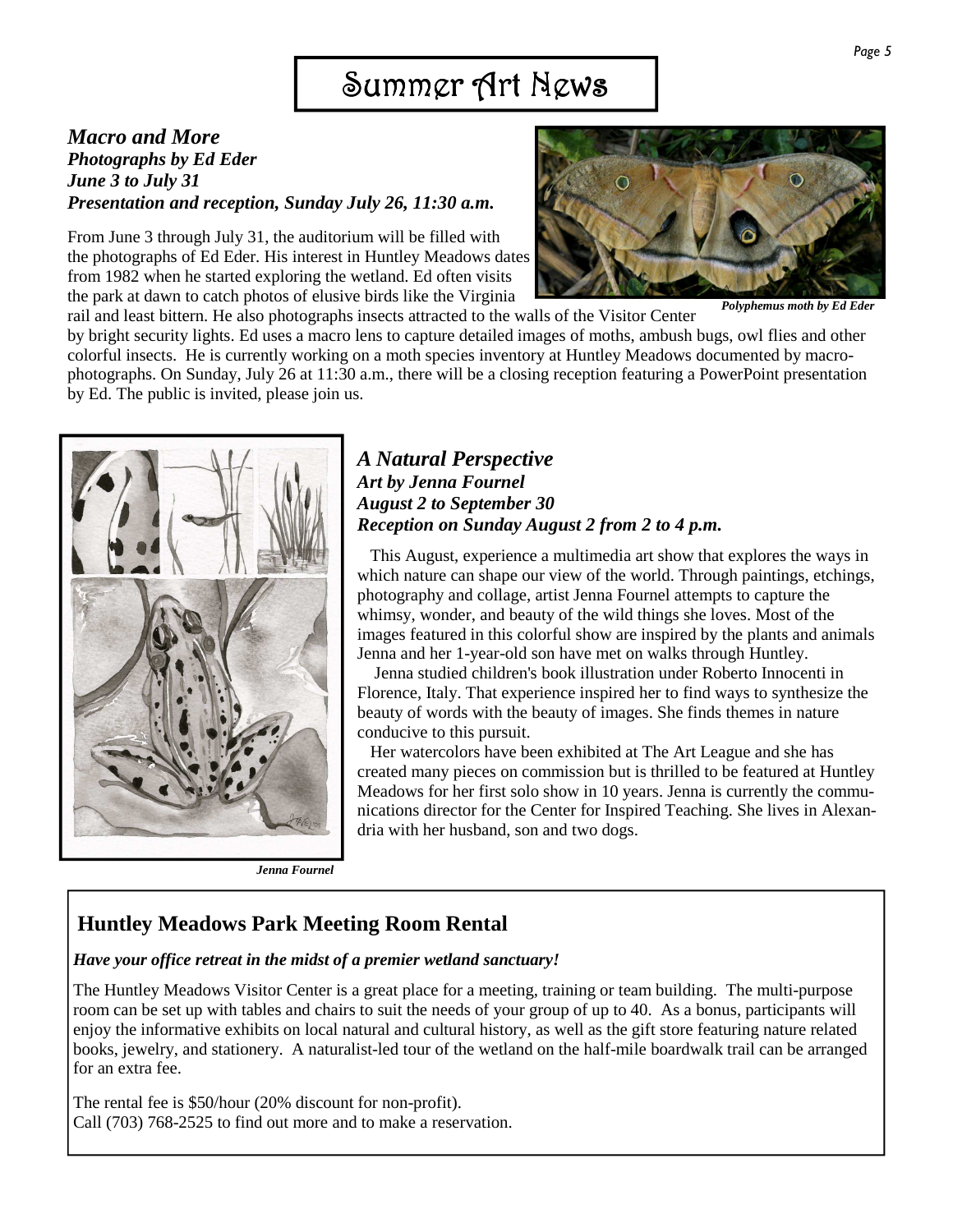

## *President's Message*

I n a few hours I'll be at Huntley Meadows Park, standing in the mud, sharing with the public what I know about wetland soils as part of Wetlands Awareness Day. I'm looking forward to it! Much of my work for the Park the s wetland soils as part of Wetlands Awareness Day. I'm looking forward to it! Much of my work for the Park this spring has been at the computer, on the phone, and at meetings. The Board of Supervisors adopted a budget for FY2010, which includes giving the Fairfax County Park Authority back \$825,848 to cover 11 positions at Riverbend Park, Lake Accotink, Lake Fairfax, and Burke Lake. In my opinion, this was a knee jerk response to the Park Authority's proposal to charge gate fees at these parks and the public disapproval thereof. Nonetheless, we are thankful to get this money.

The BOS also restored the position at Green Spring Gardens that oversees the Garden Plots, Farmers Markets, and Master Gardener programs. This is good news! The bad news is that the Administrative Assistant positions at all the RMD sites will be abolished and there will be less money for seasonals and other merit positions.

 My daughter Madalena and I spoke on April 1 at the county budget hearings. We heard Park Authority Board Chairman, William Bouie, speak and ask the Supervisors not to abolish the Administrative Assistant positions. Madalena and I used our 3 minutes to make this same request. We shared with the Supervisors how important we think Environmental Education and Resource Management are in Fairfax County for the present community and for the future. I followed up with letters to Sharon Bulova, Chairman of the Board of Supervisors and Lee District representative, Jeff McKay.

 It is my feeling at this point that the BOS believes that they have done their part by giving the Park Authority a position and some money back. Now, we must work with the Park Authority to make sure that the Resource Management Division receives the support that it requires to do its job which is: "*To identify, preserve and interpret the cultural, natural, and horticultural resources of Fairfax County and the Fairfax County Park Authority; to encourage the enjoyment, understanding, and appreciation of these resources by citizens and visitors; to contribute positively to the sense of community and quality of life in Fairfax County, and to provide leadership, both within the Park Authority and in the community, in protecting and maintaining the county's heritage; to maintain museum accreditation and the highest professional standards of stewardship and interpretation."* 

 On April 30, three FOHMP board members (Connie Carpender, Marianne Mooney, and I) attended one of the "Listening Forums," hosted by John Dargle, Jr., Director of the Park Authority. These forums advertise the following: "*Input on how the Park Authority can best meet the community's needs is invited. Staff will use the gathered information to guide decisions regarding the organization and the agency's service delivery.*" Our concerns about the Resource Management Division were by far the dominant topic at this forum. Mr. Dargle was a gracious host and he did listen. Some questions were answered. Many of our questions seem to be tied to decisions from the Park Authority Board Meeting on May 13. One question I am eager to hear the answer to is: How many positions will be filled with the \$825,848 and how many of those will be at Riverbend Park? When the Administrative Assistants found out that their positions were being abolished, they were offered positions at Headquarters. I'd like to know what they are needed to do at Headquarters that is more important than what they were doing at the sites. I did find out from Mr. Dargle that our Friends group can help supplement seasonal and intern salaries at HMP.

 As members, you have been a part of my efforts this spring. Everything I presented and asked for I did as a representative of FOHMP and the Federation of Friends Groups. Thank you for your support and for your efforts in contacting Supervisors and Park Authority Board members. I'm going to ask that you follow up with your representatives. We need to keep a pulse on what decisions are being made. **Listening Forums with Mr. Dargle will be held on June 11 at Audrey Moore RECenter and on July 30 at South Run RECenter at 7pm. I strongly encourage you to attend the Listening Forum to be held at Huntley Meadows Park on September 17, 7pm.** 

Just remember that John Dargle, Jr. says, "I work for you." Let's hold him to that.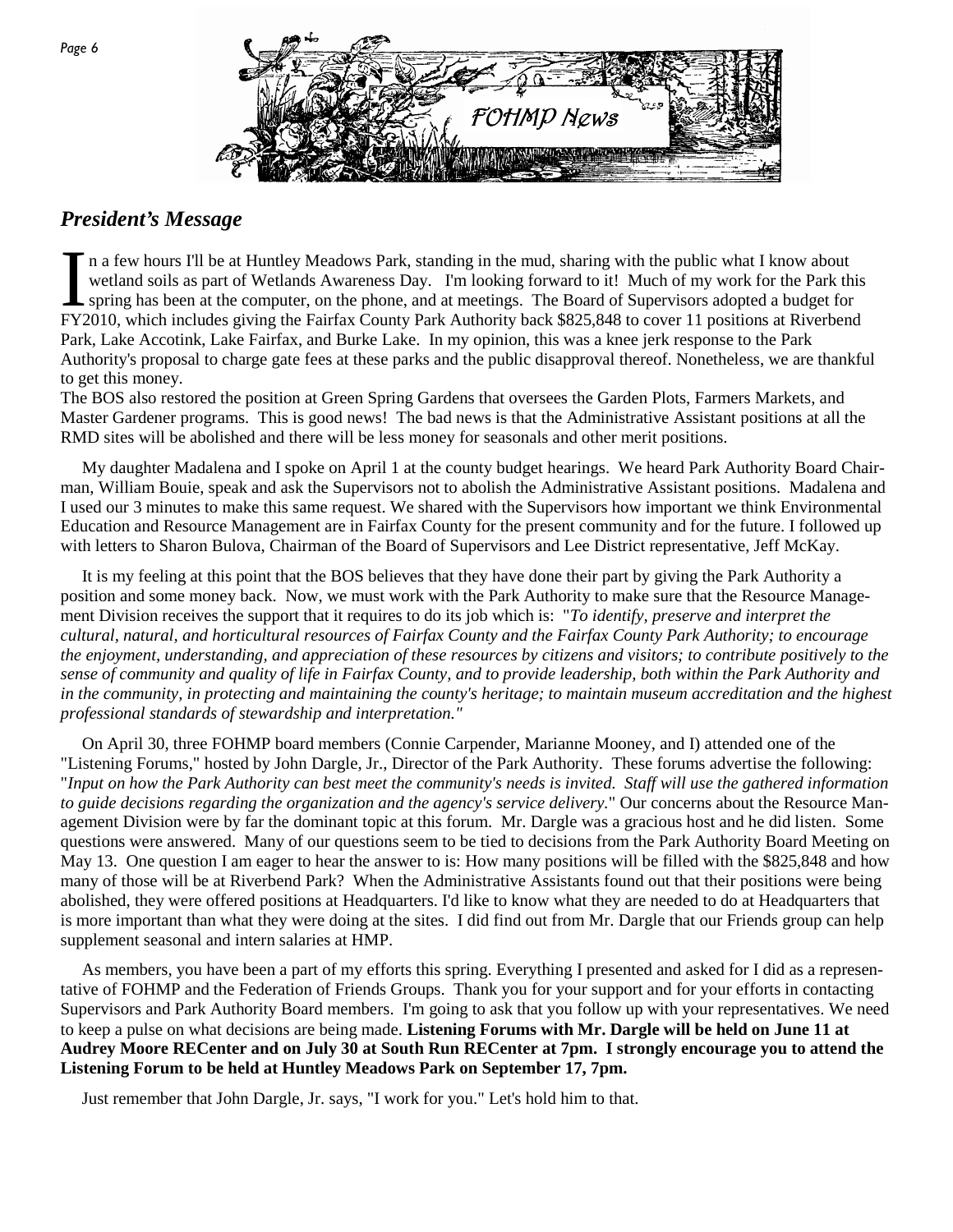

# Huntley Meadows Park Birdathon 2009



## *Dateline Birdathon XIII: Tuesday May 5th Predawn hour*

untley's woods were enveloped in darkness and all was quiet when I arrived at 5:30 am. I switched on my ball<br>cap flashlight and headed down the pitch-black trail. Just then, a wood thrush sang out. Upon reaching the wet-<br>l cap flashlight and headed down the pitch-black trail. Just then, a wood thrush sang out. Upon reaching the wetland, a Turkey gobbled in the distance. A few moments later, a Sora whinnied from the marsh. Anticipation was building as I climbed the observation tower. My first sighting of the day was of fellow birdathoner, Ben Jesup, on the Hike-bike Trail platform. Had he heard the Sora too? The sun was rising and the competition was about to begin! It was time to get down to business and start birding.

 So what were the highlights? For me, it was probably the Turkey and beautiful views of a Veery, but there were lots of great birds seen. Shorebirds were scarce due to recent rain which flooded the mudflats. Two Least, five Solitary and one Spotted were the sandpipers present. Among the eighteen warbler species found were Blue-winged, Worm-eating, Prairie, Palm, and some Yellow-breasted Chats, which will hopefully be nesting in the meadow. Notable sightings included Bald Eagle, Swainson's and Hermit Thrush, American Coot, American Bittern and three flyover Common Loons seen by an eagle-eyed Larry Cartwright.

 The most numerous species were Blue-gray Gnatcatchers (102), Red-eyed Vireos (85), Red-winged Blackbirds (84) and Yellow-rumped Warblers (67). Eighteen other species were spotted only once, some of which were rather surprising in their scarcity. These included Rock Pigeon, Red-shouldered Hawk, Ruby-throated Hummingbird, Rusty Blackbird, Brown Thrasher, Hairy Woodpecker and Black Vulture. Believe me, we were happy for each bird we found. When we were finished, the four teams of staff and volunteers had tallied 95 species, thirteen shy of the record set in 2004.

 Of course, this is not just another "big-day" count. The Birdathon provides us with the opportunity to remember Ken Howard and Ed Weigel, two volunteers who enriched the Huntley Meadows experience for so many people. The donations this event raises will fund a Natural Resource Management Internship, helping to insure that Ken and Ed's good work will continue with the next generation of naturalists.

 Thanks to everyone who contributed their time, skills, and donations to this annual event. It's really very much appreciated*. If you haven't yet sent in a donation, please do.* We are still short of our goal of \$2,700. Thank you.

#### *Andy Higgs*

#### *Many thanks to the following people who donated to the 2009 Birdathon:*

| Susan Allen<br>Connie Carpender | <b>Anders Price</b><br>Dexter Hinckley<br>Dorothy Raduazo<br>Su Kim |                 |  |
|---------------------------------|---------------------------------------------------------------------|-----------------|--|
| Larry Cartwright                | Fred and Suzanne Lepple                                             | Mike Ready      |  |
| Susan Crawford                  | Anna McKenna                                                        | Paula Sullivan  |  |
| Douglas and Kathryn Cochrane    | Joe Sasfy and Marianne Mooney                                       | Fred Siskind    |  |
| Nancy Roeper Dale               | <b>Tom Nardone</b>                                                  | Warren Smith    |  |
| <b>Arthur Dealy</b>             | <b>Cathy Pardee</b>                                                 | Dixie Sommers   |  |
| Robert Fina                     | <b>Barry Pearson</b>                                                | Barbara Stewart |  |
| Andy Higgs                      | <b>Barbara Perry</b>                                                | Dana White      |  |

### 2009 Huntley Meadows Park Birdathon Donation Form

| Name: | ______<br>______ |  |  |  |
|-------|------------------|--|--|--|
|       |                  |  |  |  |
|       |                  |  |  |  |

Address:\_\_\_\_\_\_\_\_\_\_\_\_\_\_\_\_\_\_\_\_\_\_\_\_\_\_\_\_\_\_\_\_\_\_\_\_\_\_\_\_\_\_\_\_

\_\_\_\_\_\_\_\_\_\_\_\_\_\_\_\_\_\_\_\_\_\_\_\_\_\_\_\_\_\_\_\_\_\_\_\_\_\_\_\_\_\_\_\_\_

Mail this form and check to:  **Huntley Meadows Park Birdathon 3701 Lockheed Blvd., Alexandria, VA 22306** 

Donation Amount: Make checks payable to **FOHMP** and write *donations-birdathon* on the memo line.